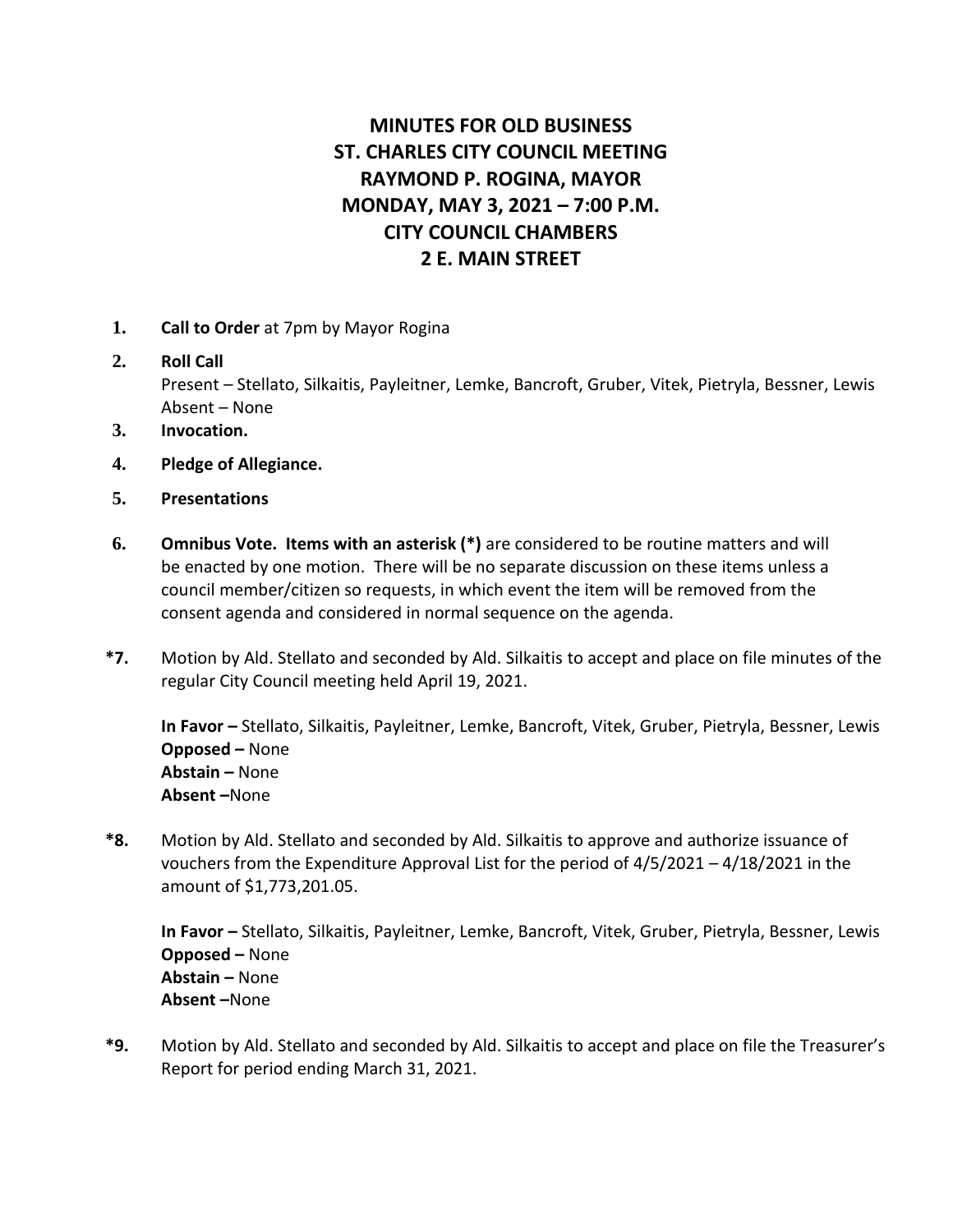> **In Favor –** Stellato, Silkaitis, Payleitner, Lemke, Bancroft, Vitek, Gruber, Pietryla, Bessner, Lewis **Opposed –** None **Abstain –** None **Absent –**None

## **I. New Business**

**NONE**

## **II. Committee Reports**

#### **A. Government Operations**

\*1. Motion by Ald. Stellato and seconded by Ald. Silkaitis to approve a Proposal for a D2 Liquor License Application for Courtyard Marriott St. Charles, Located at 700 Courtyard Dr., St. Charles.

**In Favor –** Stellato, Silkaitis, Payleitner, Lemke, Bancroft, Vitek, Gruber, Pietryla, Bessner, Lewis **Opposed –** None **Abstain –** None **Absent –**None

\*2. Motion by Ald. Stellato and seconded by Ald. Silkaitis to approve a Proposal for a B1 Liquor License Application and 1am Late Night Permit for The Graceful Ordinary, Located at 1 E. Main St., St. Charles.

**In Favor –** Stellato, Silkaitis, Payleitner, Lemke, Bancroft, Vitek, Gruber, Pietryla, Bessner, Lewis **Opposed –** None **Abstain –** None **Absent –**None

\*3. Motion by Ald. Stellato and seconded by Ald. Silkaitis to approve a 1:00 am Late Night Permit, and outdoor dining for Dough Pro's dba Billy Bricks Pizza, Located at 11 N 3rd Street, St. Charles.

**In Favor –** Stellato, Silkaitis, Payleitner, Lemke, Bancroft, Vitek, Gruber, Pietryla, Bessner, Lewis **Opposed –** None **Abstain –** None **Absent –**None

\*4. Motion by Ald. Stellato and seconded by Ald. Silkaitis to accept and place on file minutes of the April 19, 2021, Government Operations Committee meeting.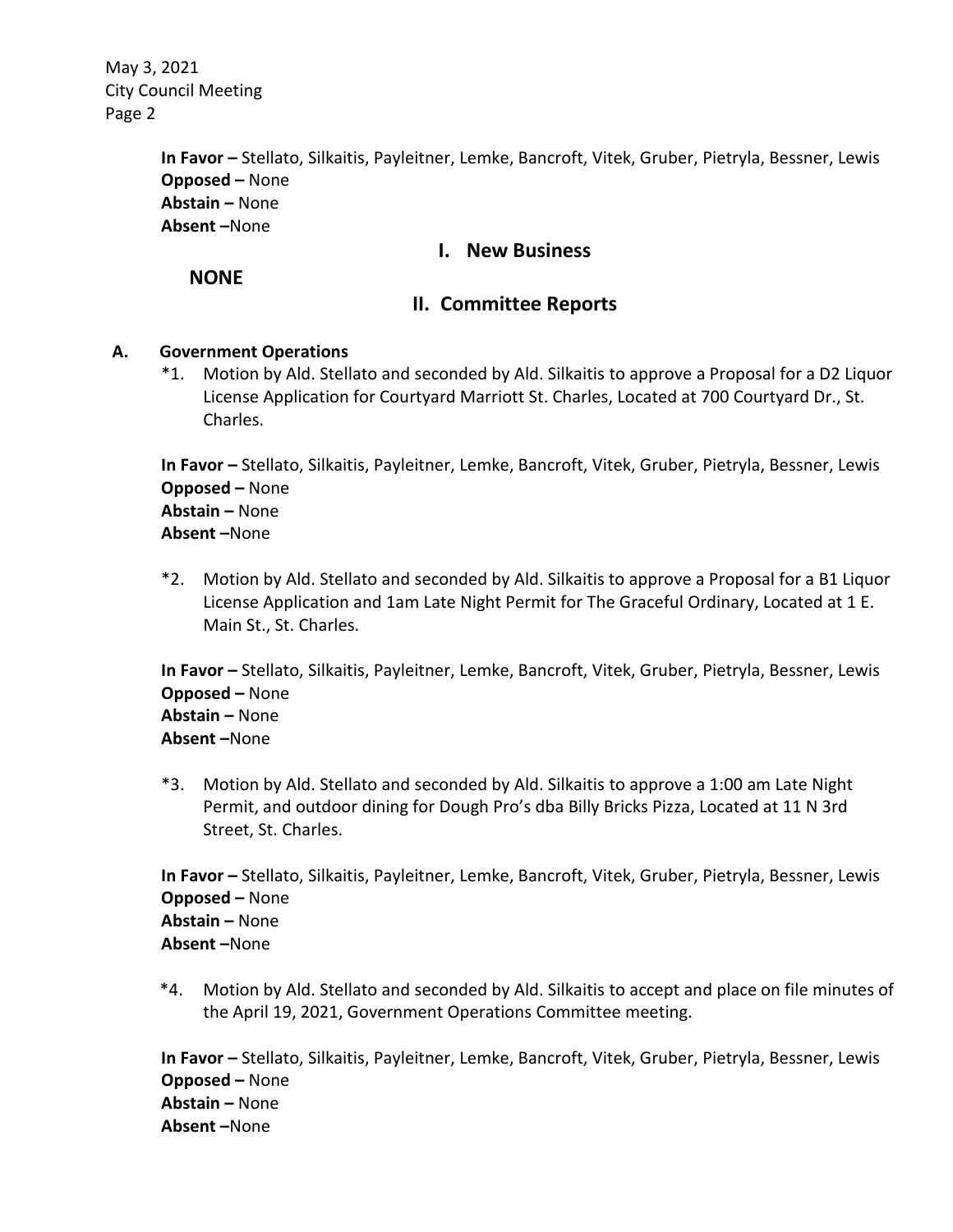#### **B. Government Services**

\*1. Motion by Ald. Stellato and seconded by Ald. Silkaitis to approve a **Resolution 2021-41** Authorizing the Mayor and City Clerk of the City of St. Charles to Execute a Master Agreement for Small Cell Wireless Facilities Installations between Chicago SMSA Limited Partnership (d/b/a Verizon Wireless) and the City of St. Charles.

**In Favor –** Stellato, Silkaitis, Payleitner, Lemke, Bancroft, Vitek, Gruber, Pietryla, Bessner, Lewis **Opposed –** None **Abstain –** None **Absent –**None

\*2. Motion by Ald. Stellato and seconded by Ald. Silkaitis to approve a **Resolution 2021-42** Authorizing the Mayor and City Clerk of the City of St. Charles to approve Real Estate Purchase for 909 South Avenue to the City of St. Charles with James B. and Valerie M. Durham with the Public Works Director authorized to execute all appropriate documents.

**In Favor –** Stellato, Silkaitis, Payleitner, Lemke, Bancroft, Vitek, Gruber, Pietryla, Bessner, Lewis **Opposed –** None **Abstain –** None **Absent –**None

\*3. Motion by Ald. Stellato and seconded by Ald. Silkaitis to approve a **Resolution 2021-43** Authorizing the Mayor and City Clerk of the City of St. Charles to approve Resolutions with the Illinois Department of Transportation for the 2021 Street Rehabilitation Program.

**In Favor –** Stellato, Silkaitis, Payleitner, Lemke, Bancroft, Vitek, Gruber, Pietryla, Bessner, Lewis **Opposed –** None **Abstain –** None **Absent –**None

\*4. Motion by Ald. Stellato and seconded by Ald. Silkaitis to approve a **Resolution 2021-44** Authorizing the Mayor and City Clerk of the City of St. Charles to approve Construction Contract with SKC Construction, Inc. for 2021 Cracking Filling.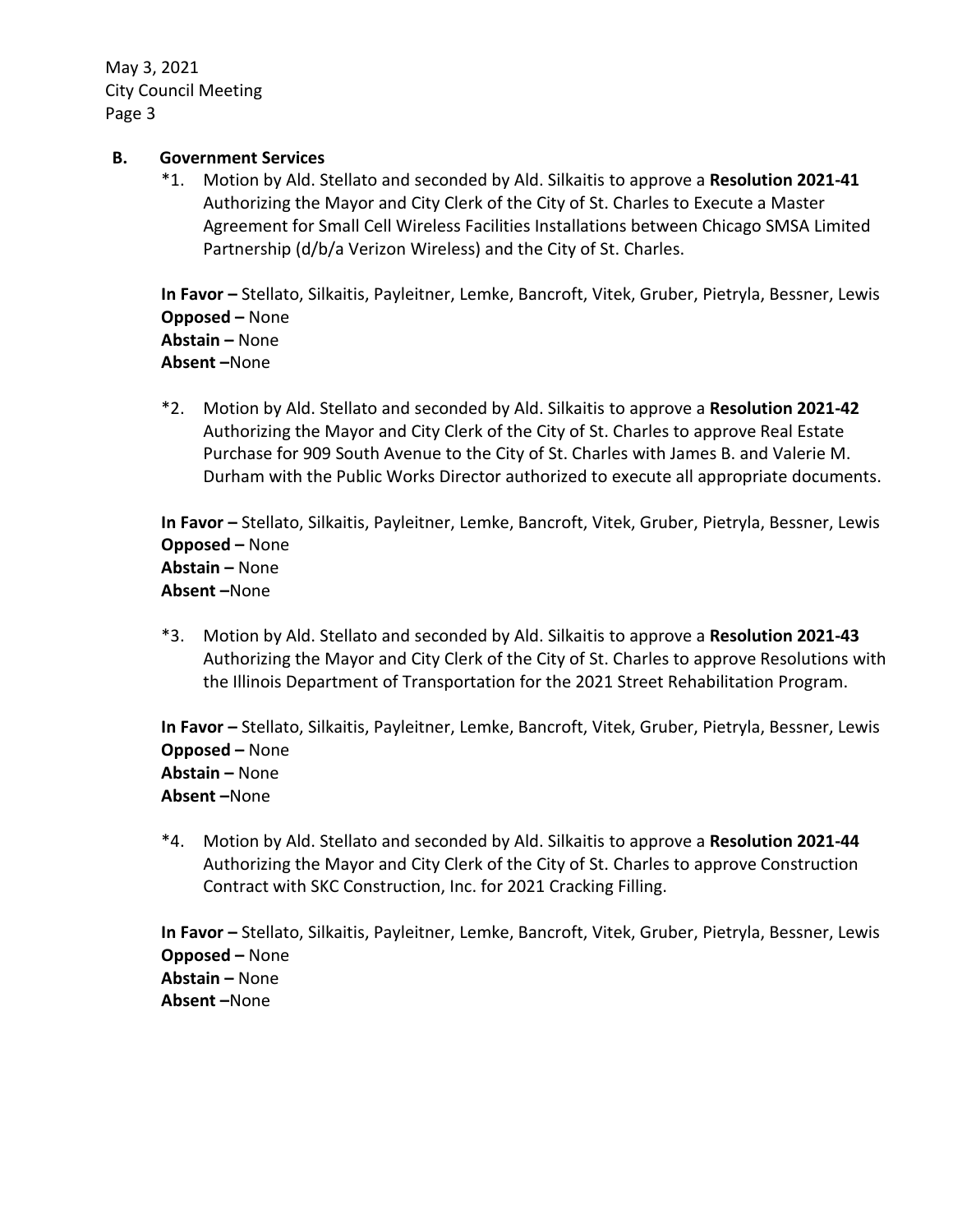> \*5. Motion by Ald. Stellato and seconded by Ald. Silkaitis to approve a **Resolution 2021-45** Authorizing the Mayor and City Clerk of the City of St. Charles to approve Construction Contract with Corrective Asphalt Materials for the 2021 Pavement Rejuvenation Project.

> **In Favor –** Stellato, Silkaitis, Payleitner, Lemke, Bancroft, Vitek, Gruber, Pietryla, Bessner, Lewis **Opposed –** None **Abstain –** None **Absent –**None

> \*6. Motion by Ald. Stellato and seconded by Ald. Silkaitis to approve a **Resolution 2021-46** Authorizing the Mayor and City Clerk of the City of St. Charles to approve Construction Engineering Agreement with HR Green for the Production Drive Base Reclamation Project.

> **In Favor –** Stellato, Silkaitis, Payleitner, Lemke, Bancroft, Vitek, Gruber, Pietryla, Bessner, Lewis **Opposed –** None **Abstain –** None **Absent –**None

\*7. Motion by Ald. Stellato and seconded by Ald. Silkaitis to approve a **Resolution 2021-47** Authorizing the Mayor and City Clerk of the City of St. Charles to approve Construction Contract for the Production Drive Base Reclamation Project.

**In Favor –** Stellato, Silkaitis, Payleitner, Lemke, Bancroft, Vitek, Gruber, Pietryla, Bessner, Lewis **Opposed –** None **Abstain –** None **Absent –**None

\*8. Motion by Ald. Stellato and seconded by Ald. Silkaitis to approve a **Resolution 2021-48** Authorizing the Mayor and City Clerk of the City of St. Charles to authorize the purchase of two International Dump Truck Chassis through the State of Illinois Cooperative Purchasing Program and to authorize the sale of the replacement trucks, Units 1943 and 1828.

**In Favor –** Stellato, Silkaitis, Payleitner, Lemke, Bancroft, Vitek, Gruber, Pietryla, Bessner, Lewis **Opposed –** None **Abstain –** None **Absent –**None

\*9. Motion by Ald. Stellato and seconded by Ald. Silkaitis to approve a **Resolution 2021-49** Authorizing the Mayor and City Clerk of the City of St. Charles to authorize Upfitting Services from Bonnell Industries through the Sourcewell Cooperative Purchasing Contract.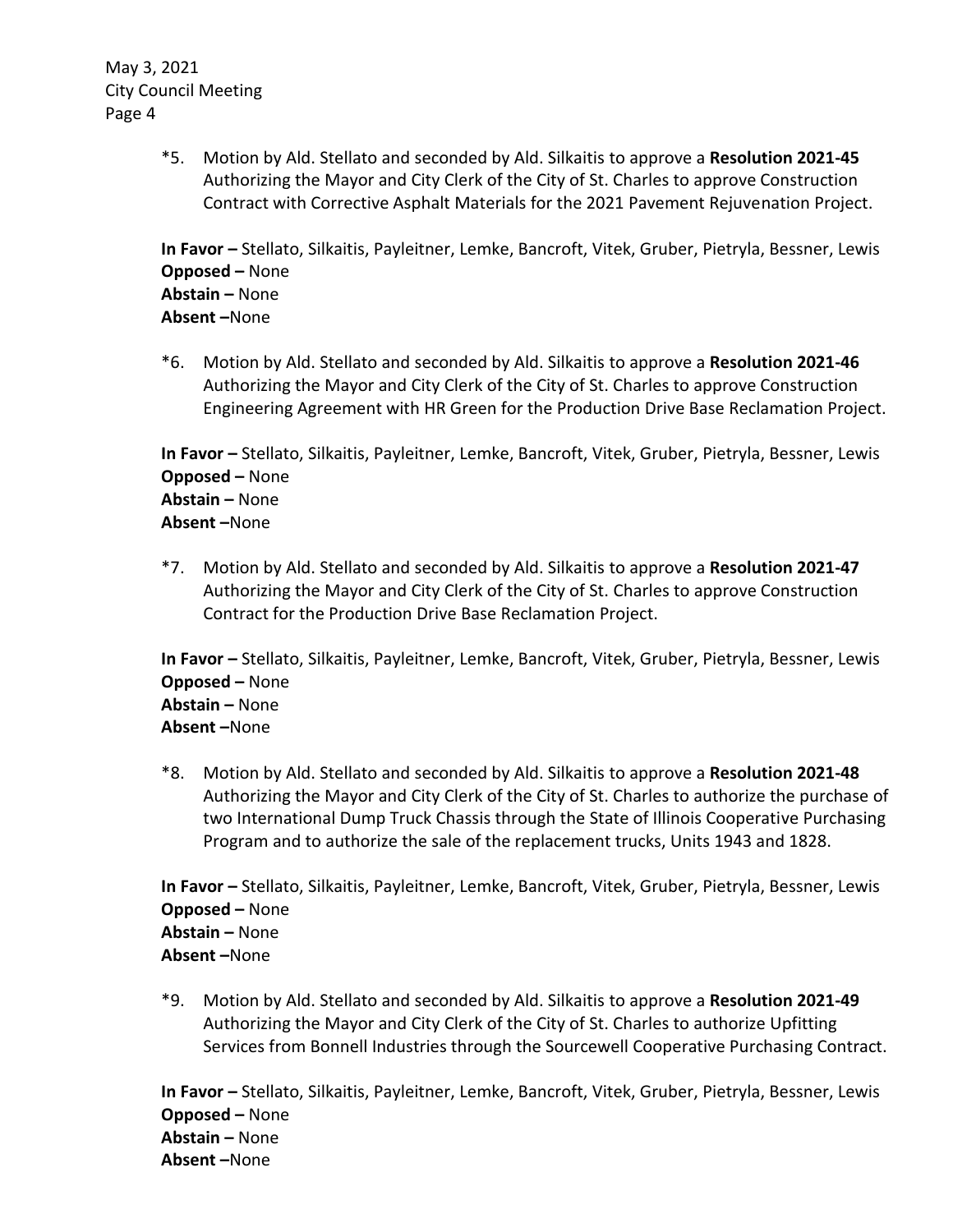> \*10. Motion by Ald. Stellato and seconded by Ald. Silkaitis to approve a **Resolution 2021-50** Authorizing the Mayor and City Clerk of the City of St. Charles to authorize the Purchase of two Ford Explorers through the Suburban Purchasing Cooperative and authorize the sale of Units 1725 and 1810.

**In Favor –** Stellato, Silkaitis, Payleitner, Lemke, Bancroft, Vitek, Gruber, Pietryla, Bessner, Lewis **Opposed –** None **Abstain –** None **Absent –**None

\*11. Motion by Ald. Stellato and seconded by Ald. Silkaitis to approve a **Resolution 2021-51** Authorizing the Mayor and City Clerk of the City of St. Charles to execute a one-year extension to the Contract with DuKane Contract Services for Janitorial Services at City Facilities from May 1, 2021 through April 30, 2022.

**In Favor –** Stellato, Silkaitis, Payleitner, Lemke, Bancroft, Vitek, Gruber, Pietryla, Bessner, Lewis **Opposed –** None **Abstain –** None **Absent –**None

\*12. Motion by Ald. Stellato and seconded by Ald. Silkaitis to approve a **Resolution 2021-52** Authorizing the Mayor and City Clerk of the City of St. Charles to award the Bid for a threeyear Contract for Street Sweeping Services to Lakeshore Recycling Systems, LLC.

```
In Favor – Stellato, Silkaitis, Payleitner, Lemke, Bancroft, Vitek, Gruber, Pietryla, Bessner, Lewis
Opposed – None
Abstain – None
Absent –None
```
\*13. Motion by Ald. Stellato and seconded by Ald. Silkaitis to approve a **Resolution 2021-53** Authorizing the Mayor and City Clerk of the City of St. Charles to award the Bid for a threeyear Contract for Tree Pruning and Removal Services to Skyline Tree Service.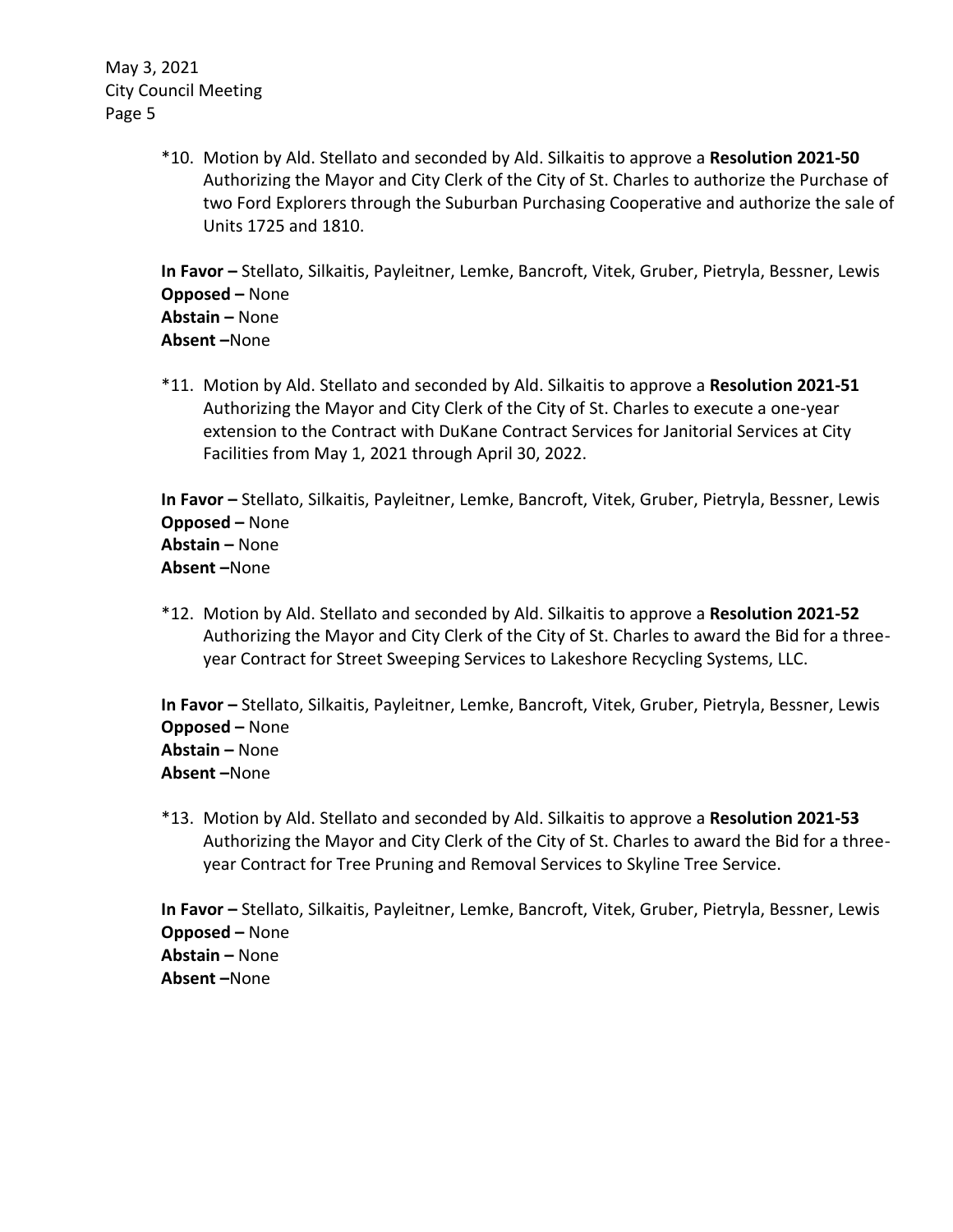> \*14. Motion by Ald. Stellato and seconded by Ald. Silkaitis to approve a **Resolution 2021-54** Authorizing the Mayor and City Clerk of the City of St. Charles to award the Bid for a threeyear Contract for Tree Pruning and Removal Services to DeMar Tree Service.

**In Favor –** Stellato, Silkaitis, Payleitner, Lemke, Bancroft, Vitek, Gruber, Pietryla, Bessner, Lewis **Opposed –** None **Abstain –** None **Absent –**None

\*15. Motion by Ald. Stellato and seconded by Ald. Silkaitis to approve a **Resolution 2021-55** Authorizing the Mayor and City Clerk of the City of St. Charles to Waive the Formal Bid Procedure and approve the Ordering of Gasoline and Diesel Fuel on an As Needed Basis for FY 2021/2022.

**In Favor –** Stellato, Silkaitis, Payleitner, Lemke, Bancroft, Vitek, Gruber, Pietryla, Bessner, Lewis **Opposed –** None **Abstain –** None **Absent –**None

\*16. Motion by Ald. Stellato and seconded by Ald. Silkaitis to approve a **Resolution 2021-56** Authorizing the Mayor and City Clerk of the City of St. Charles to Waive the Formal Bid Procedure and Allow "Spot Buying" of Cable and Transformers on an As-Needed Basis for FY 2021/2022.

**In Favor –** Stellato, Silkaitis, Payleitner, Lemke, Bancroft, Vitek, Gruber, Pietryla, Bessner, Lewis **Opposed –** None **Abstain –** None **Absent –**None

\*17. Motion by Ald. Stellato and seconded by Ald. Silkaitis to approve a **Resolution 2021-57** Authorizing the Mayor and City Clerk of the City of St. Charles to Waive the Formal Bid Procedure and Accept the Blanket Quote from Federal Pacific for Stock Switchgear for FY 2021/2022.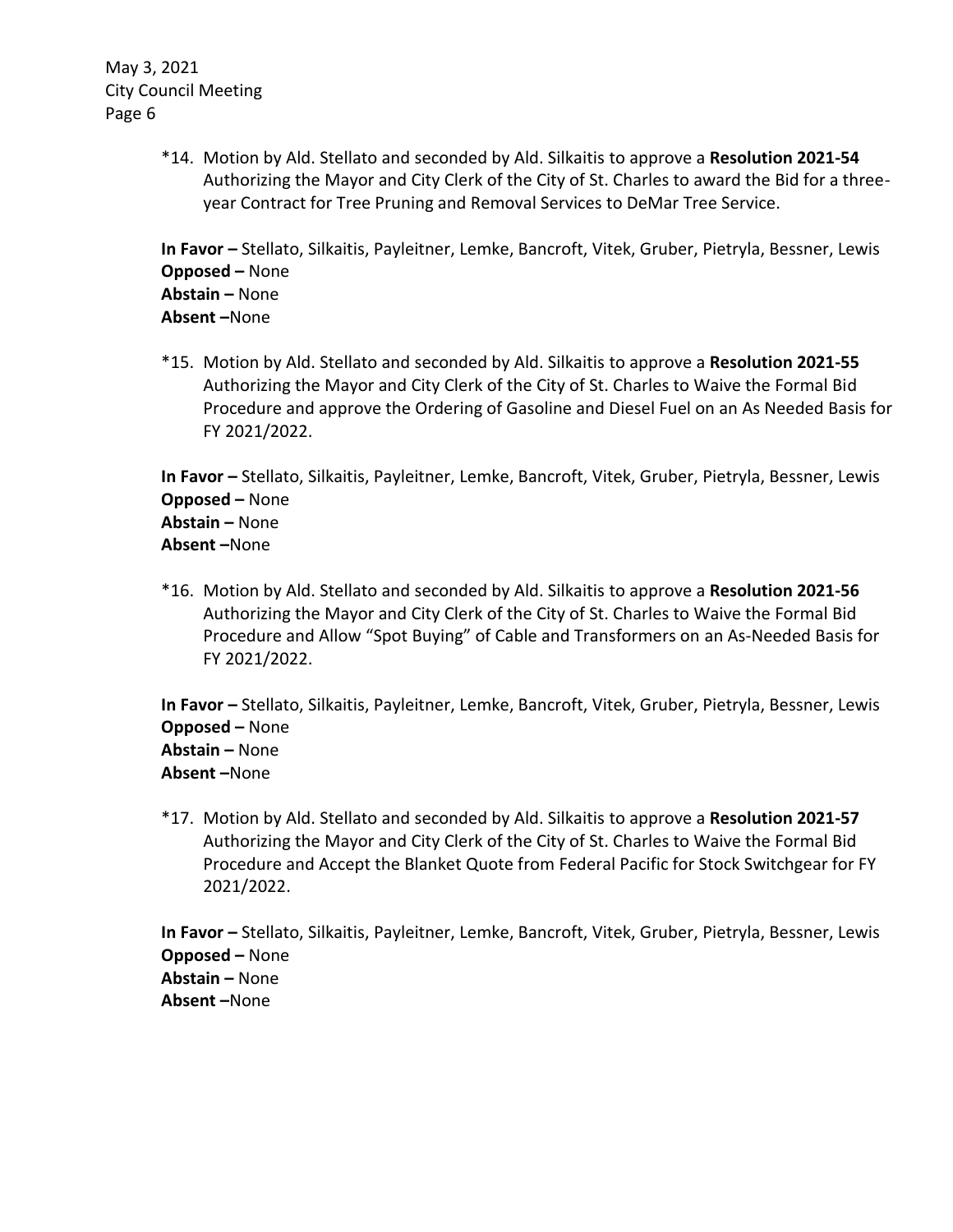> \*18. Motion by Ald. Stellato and seconded by Ald. Silkaitis to approve a **Resolution 2021-58** Authorizing the Mayor and City Clerk of the City of St. Charles to Waive the Formal Bid Procedure and Accept the Blanket Quote from Anixter, Inc. for Okonite Cable for FY 2021/2022.

**In Favor –** Stellato, Silkaitis, Payleitner, Lemke, Bancroft, Vitek, Gruber, Pietryla, Bessner, Lewis **Opposed –** None **Abstain –** None **Absent –**None

\*19. Motion by Ald. Stellato and seconded by Ald. Silkaitis to approve a **Resolution 2021-59** Authorizing the Mayor and City Clerk of the City of St. Charles to Waive the Formal Bid Procedure and approve unit cost bid to Proline Fence Company for Main Wastewater Facility Fence Replacement Project.

**In Favor –** Stellato, Silkaitis, Payleitner, Lemke, Bancroft, Vitek, Gruber, Pietryla, Bessner, Lewis **Opposed –** None **Abstain –** None **Absent –**None

\*20. Motion by Ald. Stellato and seconded by Ald. Silkaitis to approve a **Resolution 2021-60** Authorizing the Mayor and City Clerk of the City of St. Charles to award Agreement for Engineering Services for Basin WOR-East Phase 1 Flow Monitoring to Engineering Enterprises, Inc.

**In Favor –** Stellato, Silkaitis, Payleitner, Lemke, Bancroft, Vitek, Gruber, Pietryla, Bessner, Lewis **Opposed –** None **Abstain –** None **Absent –**None

\*21. Motion by Ald. Stellato and seconded by Ald. Silkaitis to approve a **Resolution 2021-61** Authorizing the Mayor and City Clerk of the City of St. Charles to award the Bid for Water, Sanitary Sewer and Storm Sewer Point Repairs to Mid-American Energy Services for a oneyear period beginning May 1, 2021 through April 30, 2022.

**In Favor –** Stellato, Silkaitis, Payleitner, Lemke, Bancroft, Vitek, Gruber, Pietryla, Bessner, Lewis **Opposed –** None **Abstain –** None **Absent –**None

\*22. Motion by Ald. Stellato and seconded by Ald. Silkaitis to approve a **Resolution 2021-62** Authorizing the Mayor and City Clerk of the City of St. Charles to award the Bid of Water and Wastewater Treatment Chemicals to Hawkins Inc. for a one-year period beginning May 1, 2021 through April 30, 2022.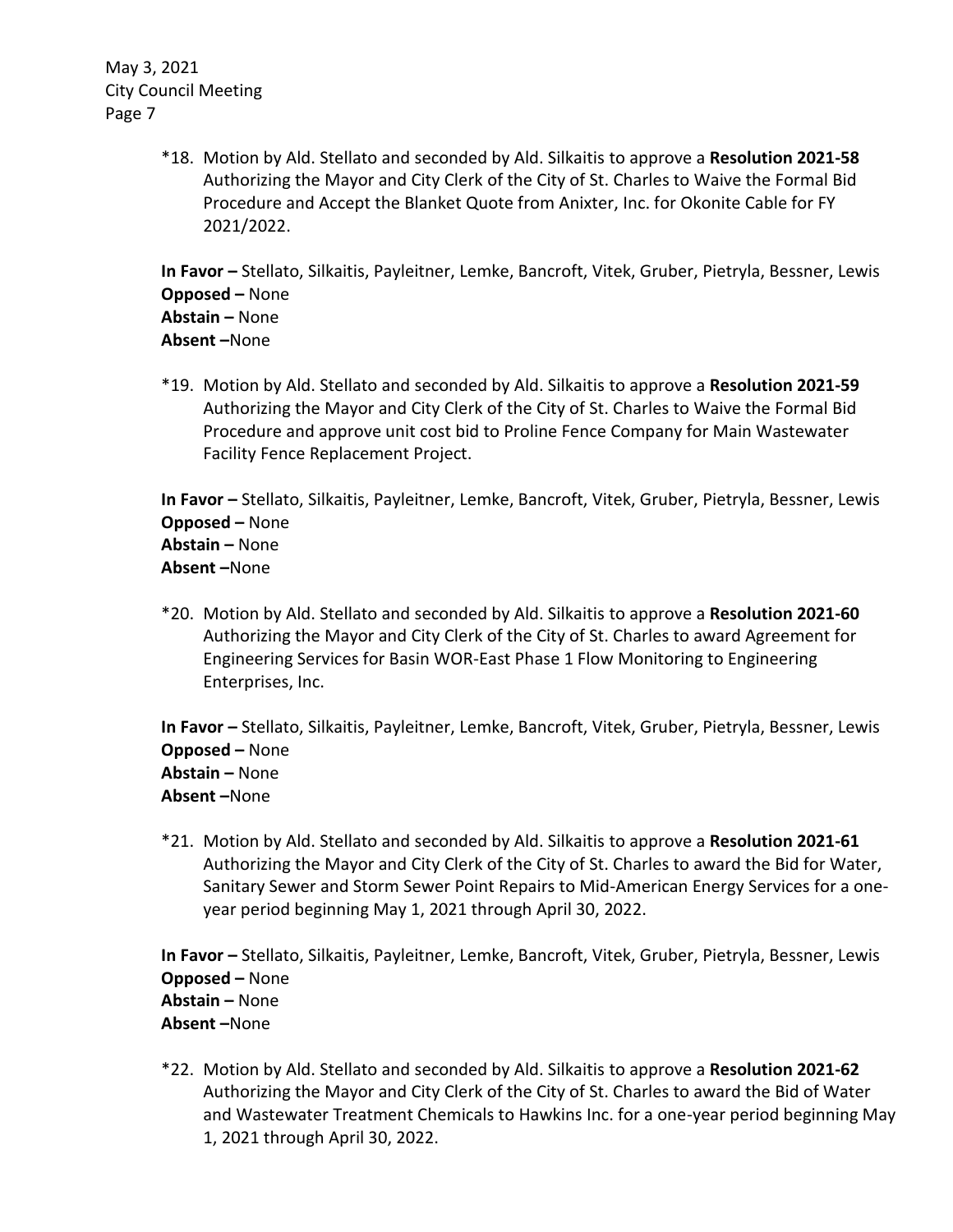> **In Favor –** Stellato, Silkaitis, Payleitner, Lemke, Bancroft, Vitek, Gruber, Pietryla, Bessner, Lewis **Opposed –** None **Abstain –** None **Absent –**None

\*23. Motion by Ald. Stellato and seconded by Ald. Silkaitis to approve a **Resolution 2021-63** Authorizing the Mayor and City Clerk of the City of St. Charles to approve the Hourly Rates provided by Fehr Graham for the Master Engineering Service Agreement.

**In Favor –** Stellato, Silkaitis, Payleitner, Lemke, Bancroft, Vitek, Gruber, Pietryla, Bessner, Lewis **Opposed –** None **Abstain –** None **Absent –**None

\*24. Motion by Ald. Stellato and seconded by Ald. Silkaitis to approve a **Resolution 2021-64** Authorizing the Mayor and City Clerk of the City of St. Charles to approve Construction and Permanent Easement for the IL Rte. 31 and Roosevelt St. Trunk Sewer Main Replacement Project.

**In Favor –** Stellato, Silkaitis, Payleitner, Lemke, Bancroft, Vitek, Gruber, Pietryla, Bessner, Lewis **Opposed –** None **Abstain –** None **Absent –**None

\*25. Motion by Ald. Stellato and seconded by Ald. Silkaitis to approve a **Resolution 2021-65** Authorizing the Mayor and City Clerk of the City of St. Charles to Waive the Formal Bid Procedure and Authorize the Replacement of the Century Station Chiller.

**In Favor –** Stellato, Silkaitis, Payleitner, Lemke, Bancroft, Vitek, Gruber, Pietryla, Bessner, Lewis **Opposed –** None **Abstain –** None **Absent –**None

\*26. Motion by Ald. Stellato and seconded by Ald. Silkaitis to approve a **Resolution 2021-66** Authorizing the Mayor and City Clerk of the City of St. Charles to approve a Budget Addition for the Purchase of Chiller for Century Station.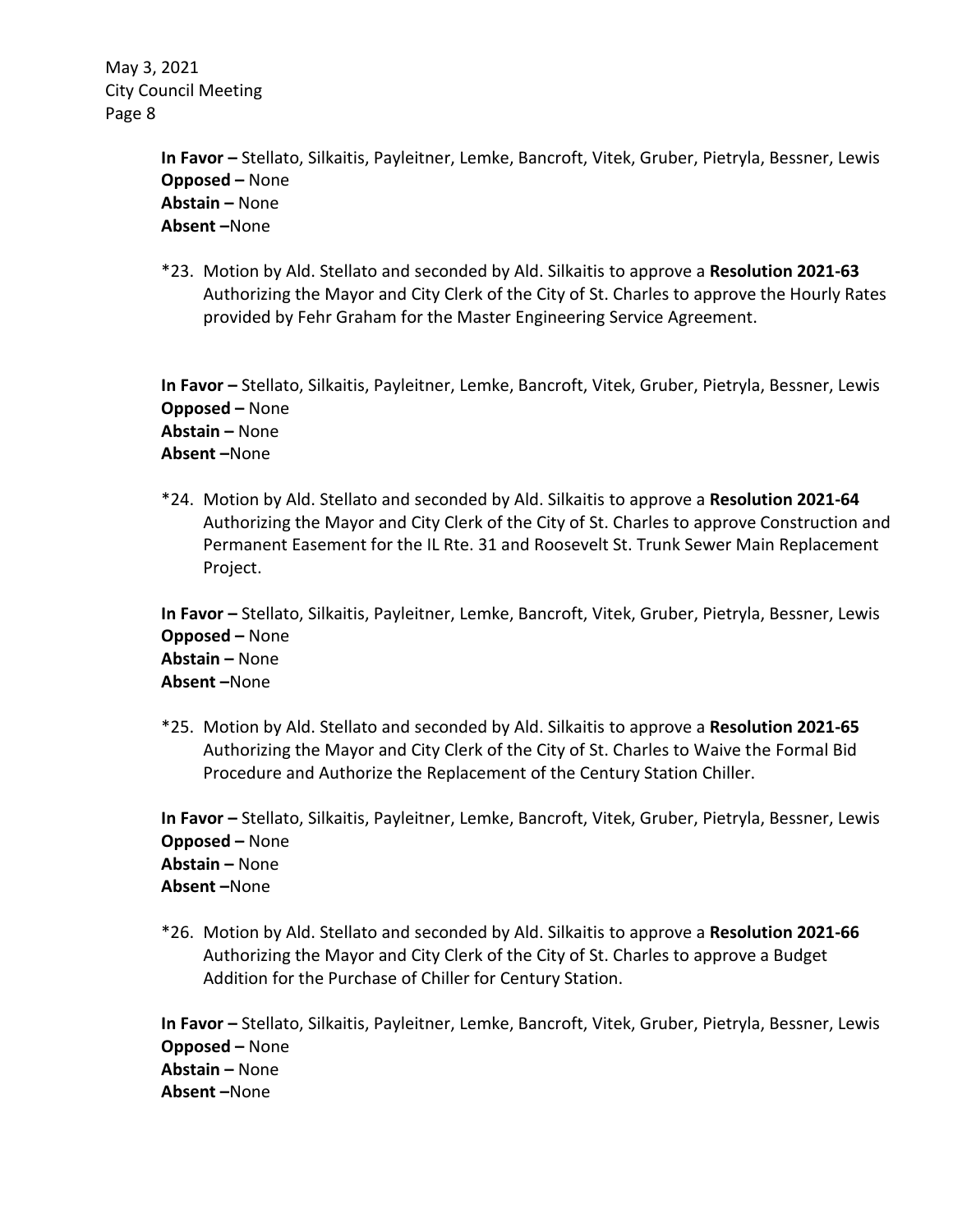#### **C. Planning and Development**

\*1. Motion by Ald. Stellato and seconded by Ald. Silkaitis to accept and place on file Plan Commission Resolution No. 6-2021 A Resolution Recommending Approval of a PUD Preliminary Plan for Kiddie Academy, Pine Ridge Park PUD (Woodmont Land Company).

**In Favor –** Stellato, Silkaitis, Payleitner, Lemke, Bancroft, Vitek, Gruber, Pietryla, Bessner, Lewis **Opposed –** None **Abstain –** None **Absent –**None

\*2. Motion by Ald. Stellato and seconded by Ald. Silkaitis to approve an **Ordinance 2021-Z-9** Granting Approval of a PUD Preliminary Plan for Kiddie Academy, Pine Ridge Park PUD, Lot

**In Favor –** Stellato, Silkaitis, Payleitner, Lemke, Bancroft, Vitek, Gruber, Pietryla, Bessner, Lewis **Opposed –** None **Abstain –** None **Absent –**None

\*3. Motion by Ald. Stellato and seconded by Ald. Silkaitis to accept and place on file minutes of the April 12, 2021 Planning & Development Committee meeting.

**In Favor –** Stellato, Silkaitis, Payleitner, Lemke, Bancroft, Vitek, Gruber, Pietryla, Bessner, Lewis **Opposed –** None **Abstain –** None **Absent –**None

#### **10. Additional Items from Mayor, Council, Staff, or Citizens**

Recognition was given to honor the outgoing City Clerk, Treasurer, and Council Members.

Ald. Vitek thanked Mayor Rogina for his service to the City of St. Charles, and his mentorship over the years.

Mayor Rogina recognized City Administrator, Mark Koenen, and Council Member Alderman Dan Stellato for their years of service to the City of St. Charles.

#### **A. Executive Session**

- Personnel  $-5$  ILCS  $120/2(c)(1)$
- Pending Litigation 5 ILCS  $120/2(c)(11)$
- Probable or Imminent Litigation 5 ILCS  $120/2(c)(11)$
- Property Acquisition 5 ILCS  $120/2(c)(5)$
- Collective Bargaining  $-5$  ILCS 120/2(c)(2)
- Review of Executive Session Minutes  $-5$  ILCS  $120/2(c)(21)$